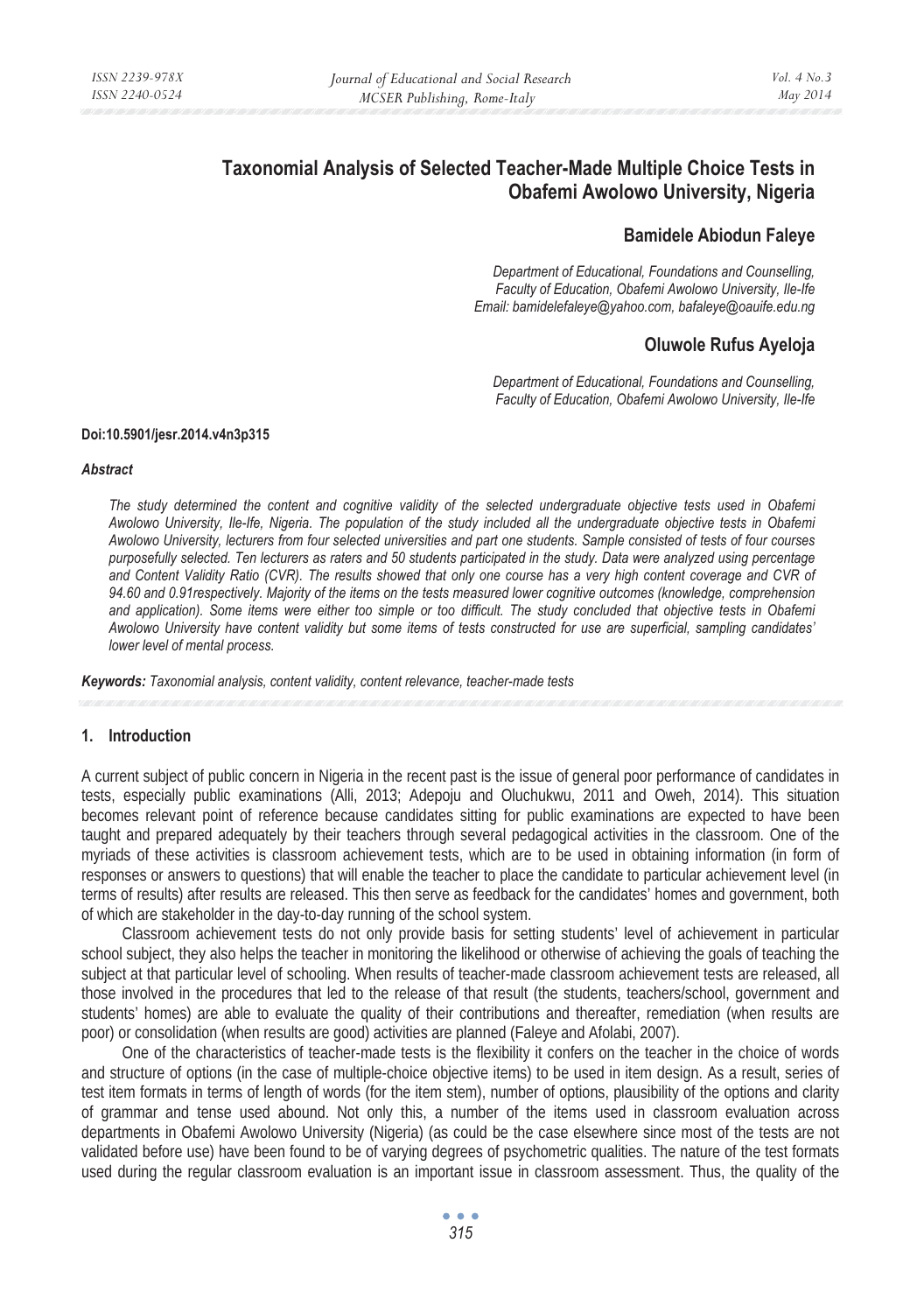| ISSN 2240-0524               | Vol. $4$ No. $3$ |
|------------------------------|------------------|
| MCSER Publishing, Rome-Italy | May 2014         |

items used by the teacher (in terms of the extent to which it samples the domains of cognitive behavior) will have impact on the performance of the students during public examinations (Faleye, 2005).

Bloom (1956) proposed the six levels of students' cognitive domains of behavior. The six levels represent the depth of activities required for the proper assimilation of the content of any classroom instruction. The six levels according to Bloom include knowledge, comprehension, application, analysis, synthesis and evaluation. The first three levels are regarded as lower level of mental process and most assessment activities at the primary and junior secondary schools (both of which are now Basic school) are expected to terminate at this level. This is because students at the basic level of schooling have not yet mature for engagement in critical or abstract reasoning (and it will not be fair to make them perform assessment tasks requiring abstract reasoning (Crowl; Kaminsky and Podell, 1997). The last three levels of cognitive domain is regarded as the higher level of mental process.

One of the characteristics of a good Multiple Choice Question (MCQ) is the its ability to cover the six domains of students' cognitive behavior as submitted by Bloom in his Taxonomy of Educational Objectives. As posited by Popham (2002), "…if the assessment domain representing … is not satisfactorily represented by the teacher's final examination, the teacher's score-based interpretations … are apt to be in error. [p.53]" A good test is thus expected to cover the six levels of cognitive domain in reasonable proportion with the first and last levels having the fewest items and the levels at the middle of the range having the most of the items set in a test (Faleye, 2007). This feat could hardly be achieved by most teachers (not minding their levels of cognitive ability and teaching experience) without the use of Test Blueprint (also called Table of Specification). However, the use of test blueprint has not been popular among teachers (NECO, 2001). Irrespective of the busy schedule of teachers, the use of test blueprint is a *sine qua non* for preparing tests of high quality in terms of the sampling of the various levels of cognitive levels.

Thus, the foregoing provides a justification for the present study, the objectives of which are to

- i. determine the content validity of the selected undergraduate objective tests used in Obafemi Awolowo University;
- ii. investigate the spread of the test items across the levels of cognitive domain of Bloom's Taxonomy and;
- iii. determine the plausibility of the options used in the objective tests.

# **2. Methodology**

The study employed the survey design. The population of this study comprised all the objective tests used in Obafemi Awolowo University, Nigeria. There are about 23,000 students in the university. Seventy five percent are undergraduates across 13 faculties and over 90 departments (The Postgraduate College, 2010). There is no statistical data as to the number of objective tests used for assessment in available courses during each session. However, from the oral interview conducted by the researcher it was gathered that the factor that determined the choice of examination format is the size of the class. Study sample consisted of four objective tests. Purposive sampling technique was used to select the tests of courses that attract large students from different departments. The researcher employed this non-probability sampling technique because it is the most appropriate one for the study which knowledge of population is not known (Nworgu, 2006).

In this study, the sampling technique allows the researchers to select courses that are offered by students from different departments. Two courses, Introductory Chemistry I coded as CHE 101 and General Physics II coded as PHY 102 were selected from sciences. The courses are offered by the students in the following faculties: pharmacy, clinical sciences, basic medical, and nursing; engineering environmental design and management and sciences respectively. Two courses that were selected from faculty of social sciences are Elements of Economic Theory and Principles coded as SSC 102 and Mathematics for Social Scientists coded as SSC 105. SSC 102 is offered by all the departments in faculty of social sciences. Using this sample, the researcher believed that relevant information on assessment of larger proportion of the university students could be inferred.

Two research instruments were used for data collection in this study. They are:

i. Content validity questionnaire: a questionnaire was developed for each course making four different questionnaires on content validity. For SSC105, the questionnaire consisted of the 75 items- test used for 2010/2011 rain semester examination, course content for that semester and schedule having three columns for rating each item in terms of if the item is essential, useful but not essential or not essential with respect of the content. The development of questionnaires used for SSC 102, CHE 101 and PHY 102 followed the same process however their test items were 60, 40 and 45 respectively, as they were used in Obafemi Awolowo University for the same semester. The raters were asked to rate each item by ticking the appropriate columns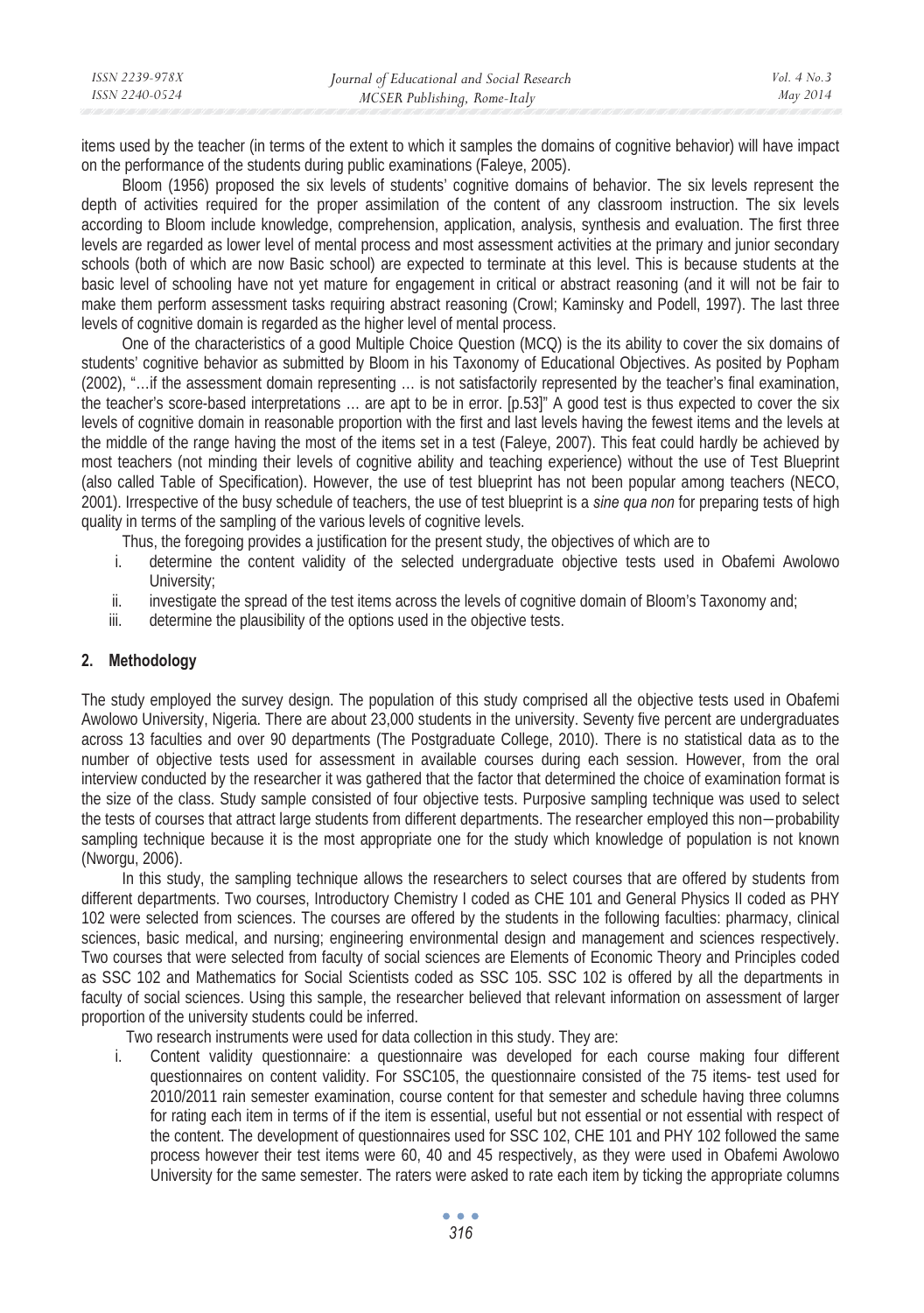of relevance of each item to the course content.

ii. Cognitive domain questionnaire: This questionnaire was developed for each of the courses making four different questionnaires in this respect. Each questionnaire consisted of the test used for 2010/2011 rain semester examination and two columns showing whether the item of the test is measuring lower cognitive domain or higher cognitive domain of Bloom's Taxonomy. The four questionnaires were different from each other only in terms of the number of the test items. As stated above, SSC 105 contained 75 questions, 60 for SSC102, 40 for CHE 101 and 45 for PHY 102. The raters were also asked to indicate the particular cognitive level each item measured.

Furthermore, the convergent validity and internal consistency reliability (Kuder-Richadson KR-20) were determined by administering 2006 and 2012 versions of objective tests of the four courses on Part One students of the University of Nigeria, Nsukka. Coefficients of convergent validity of the two versions of each of the tests for the four courses and their coefficients of reliability were presented in Table 1 and Table 2.

**Table 1:** Courses and Coefficients of Convergent Validity.

| No | Courses        | Convergent validity coefficients |
|----|----------------|----------------------------------|
|    | <b>CHE 101</b> | 0.46                             |
|    | <b>PHY 102</b> | 0.51                             |
|    | <b>SSC 102</b> | 0.67                             |
|    | <b>SSC105</b>  |                                  |

According to James (1978) and William (2006), convergent validity should be as high as possible while discriminant validity should be as low as possible. The coefficients in Table 1 show that PHY 102, SSC102 and SSC 105 have a moderately high convergent validity for the two tests (i. e, 2006 and 2012 objective tests). Only CHE 101 has low convergent validity.

# *2.1 Reliability*

**Table 2:** Courses and the Coefficients of Reliability.

| No | Courses       | Coefficient of reliability |
|----|---------------|----------------------------|
|    | CHE 101       | 0.60                       |
|    | PHY 102       | 0.52                       |
|    | <b>SSC102</b> | 0.62                       |
|    | <b>SSC105</b> | 0.68                       |

Reliability indices range from 0.00 to  $\pm$  1. A value close to 0.00 means the test is measuring many unknown factors. The test is measuring a single factor when KR-20 is near I.00, (Aiken, 1985). School test should have a KR-20 of 0.60 or better to be accepted (Oladunni, 1995). It follows that CHE 101, SSC102 and SSC105 are more reliable.

The data on course contents and the tests were collected from the offices of the heads of the departments of the concerned courses. Copies of the scale on content validity were given to ten lecturers in Chemistry, Physics, Mathematics and Economics from Ekiti State University, Ado Ekiti; Adekunle Ajasin Universiy, Akungba Akoko; College of Education, Ikere Ekiti and Adeyemi College of Education, Ondo. The researcher ensured that only the lecturers who haves had at least five years teaching experience were made to participate. The participating raters were asked to respond by ticking the sub-topic each item measured. In the same way, the copies of scale on cognitive domain were given to ten experts in tests and measurement to determine the levels of the cognition measured by each item. The lecturers included possess Doctorate Degree in Tests and Measurement participated in the exercise. The lecturers were from Ekiti State University, Ado Ekiti; Adekunle Ajasin Universiy, Akungba Akoko; University of Benin, Benin, Ambrose Ali University, Ekpoma; College of Education, Ikere Ekiti and Adeyemi College of Education, Ondo. The completed questionnaires were collected a week after.

Responses from the experts were analyzed using frequency tables. Percentages were computed and the content validity ratio (CVR) developed by Lawshe (1979) was also determined. The mean percentages and the mean CVRs calculated were used to determine the content validity of the four tests. Concerning the cognitive levels of the test items, the same process of entry of responses of raters was ensured. Mean percentages were used to judged tests that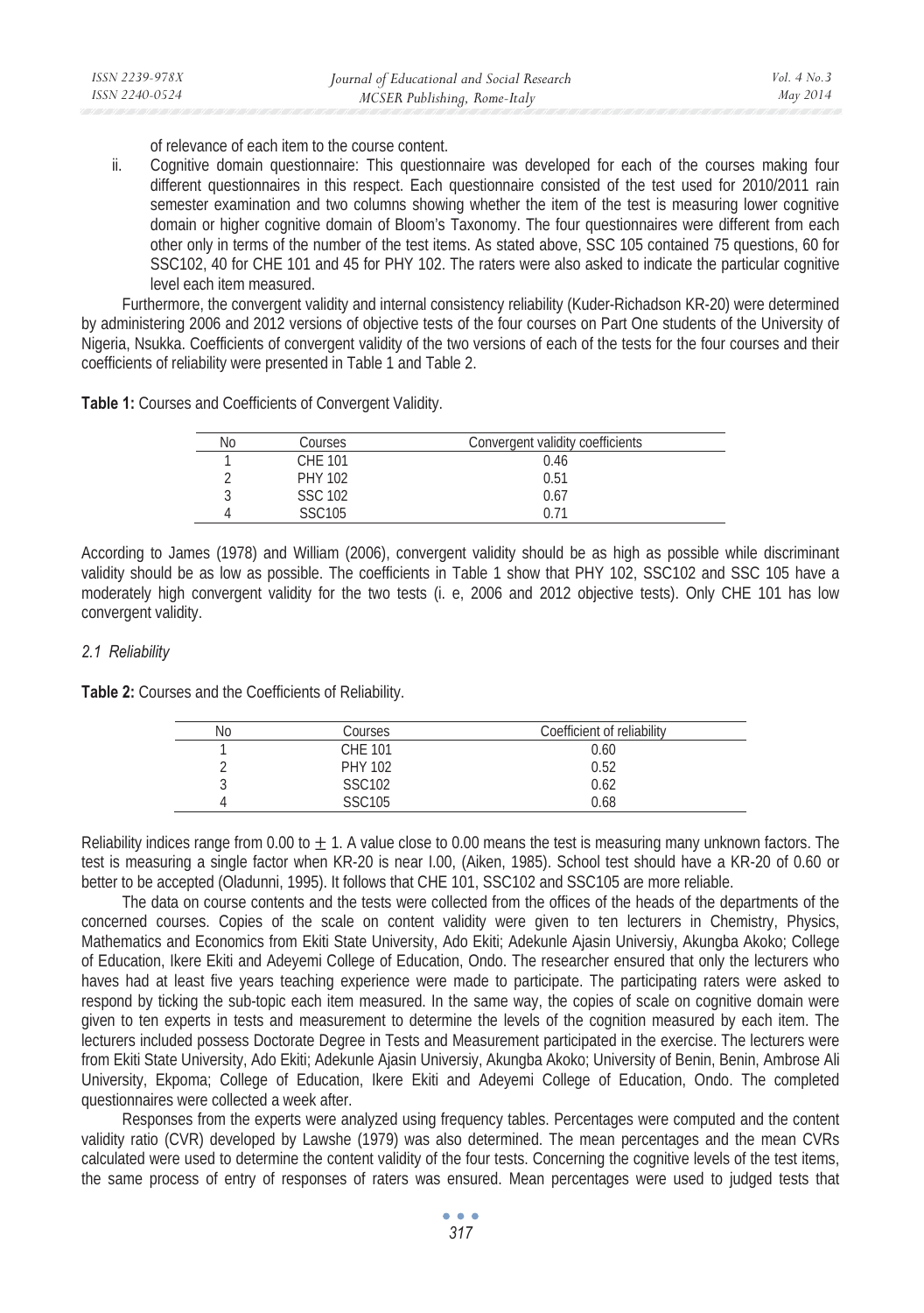measured lower and higher cognition. Item analyses were carried out to determine items that were not plausible.

#### **3. Results and Conclusion**

Results are presented in accordance with the ordering of the research questions raised for the study.

#### *3.1 Research Question 1: What is the content validity of the objective test items used in Obafemi Awolowo University?*

In answering this question, the frequency distributions of the rating of the test items in terms of essential, useful but not essential and unessential were computed and the summary of mean percentages and mean CVRs for each course were presented in Table 3.

| Course         | Essential (%) | Useful but not Essential | <b>Jnessential</b> | No response | A CVR |
|----------------|---------------|--------------------------|--------------------|-------------|-------|
| <b>PHY 102</b> |               |                          | 6.88               |             | 0.49  |
| CHE 101        | 80.5          | 9.25                     | 9.5                | 0.75        | 0.62  |
| <b>SSC 105</b> | 96.8          |                          | 0.8                | 0.13        | 0.91  |
| <b>SSC 102</b> | 90            | 7.67                     | 0.87               | 1 1 7       | 0.83  |

**Table 3:** Summary of Responses of the Raters to Test Items on the Four Courses.

Column one of Table 3 shows the mean percentages of essential items of the four tests. Column two and three contain the mean percentages of useful but not essential items and the unessential items. The mean percentages of the items that were not responded to were computed in column four while column five shows mean content validity ratio. PHY102 about seventy-three percent of the items sampled the content. Eighteen percent of the items were useful but are not essential with respect to the content they purport to measure. About six percent of items were declared totally unessential. The content validity ratio (CVR) of 0.49 indicates that the test items have some level of content validity though a good number of the items did not sample the content.

Concerning CHE101, 80.5% of the items sampled the content. About nine percent of the items were useful but not essential with respect of the instructional content also 9.5 % of the items sampled other things entirely while 0.75% of the items were not responded to by the item raters and the mean CVR of 0.62 indicates that the test items have content validity.

Concerning SSC105, 96.8% of the items sampled the content. Two percent of the items were useful but not essential with respect of the content and 0.8% of the items did not sample the content while 0.13% of the items were not responded to by the raters. The value of 0.91 of mean CVR indicates that almost all the items sampled the content.

For SSC102, 90% of the items were essential, 7.7% of the items were useful but not essential with respect of the content while 0.87% of the items did not sample the content. The percentage of the items not responded to was 1.17% and the test produced a hefty mean CVR of 0.83 meaning that the test items have strong content validity.

# *3.2 Research Question 2: To what extent were the items spread across the levels of cognitive domain of Bloom's Taxonomy?*

In answering question 2, the frequency distributions of the rating of the test items in terms of lower level, higher level and undecided were computed and the summary of mean percentages for each course were presented in Table 4.

|  |  | Table 4: The responses of item raters of the cognitive levels of the test items |
|--|--|---------------------------------------------------------------------------------|
|  |  |                                                                                 |

| Course         | Lower coanition (%) | Higher cognition (%) | Undecided (%) |
|----------------|---------------------|----------------------|---------------|
| <b>SSC105</b>  | 43.3                | 56.6                 |               |
| <b>CHE 101</b> | 51.13               | 48                   | 0.08          |
| <b>SSC 102</b> | 64                  | 35.33                | 0.67          |
| <b>PHY 102</b> | 46.8                | 51.56                | 0.02          |

In Table 4, *knowledge, comprehension and application* were referred to as the lower level of cognition while *analysis, synthesis and evaluation* were referred to as higher level of cognition.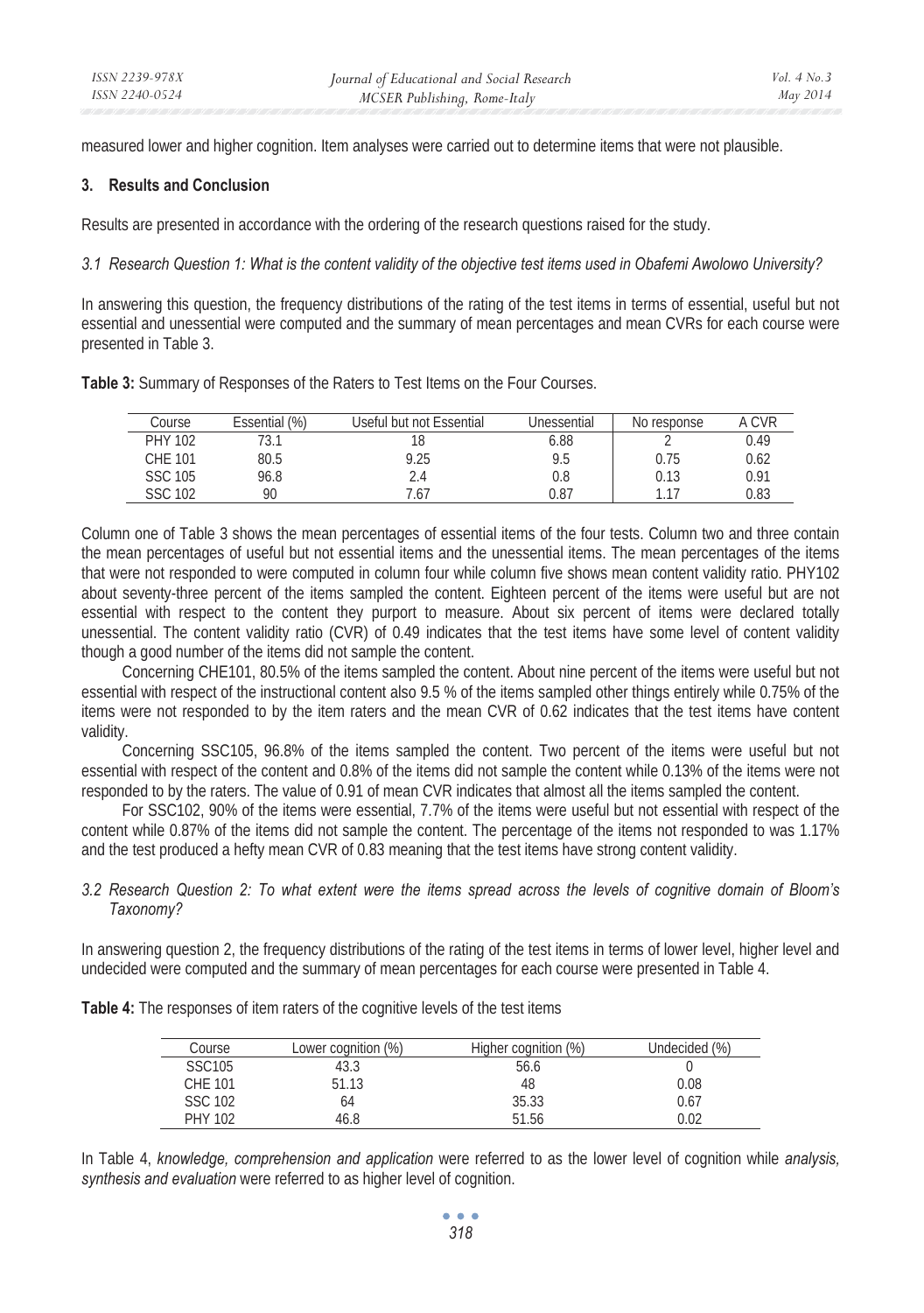| ISSN 2239-978X | Journal of Educational and Social Research | Vol. $4$ No. $3$ |
|----------------|--------------------------------------------|------------------|
| ISSN 2240-0524 | MCSER Publishing, Rome-Italy               | May 2014         |

Column one of Table 4 contains the courses. Columns two and three contain the percentages of items that measured lower and higher cognition while column 4 contains percentages of items not responded to by the raters. From Table 10, 43.3% of SSC 105 items measured lower cognition and 56.6% measured higher cognition. Though the test items engaged students on all the levels of cognition, ten more items measured analysis, synthesis and evaluation.

Concerning CHE 101, 51.13% of the test items sampled lower cognition, while 48 percent measured lower cognition and 0.08% were seen to sample neither lower cognition nor higher cognition. It means that the test engaged students in all the levels of cognitive domain..

Concerning SSC 102, the responses of the item raters showed that 64 percent of the items measured lower cognition, 35.33% measured higher cognition while 0.666 measured neither. This implies that two-third of the test items sampled lower cognition. It is interpreted to mean that the test engaged students more on lower levels of cognition

Results for PHY 102 showed that 46.8% of the items measured lower cognition, 51.56 measured higher cognition while 0.02 measured neither. In the case of CHE 101, PHY 102 almost had equal number of the items sampling lower cognition and higher cognition. It means that the test engaged students in all the levels of cognition.

#### *3.3 Research Question 3: How plausible the options used for the tests?*

All the items of the four tests were examined for possible option flaws. Item analyses were also carried out to further determine the plausibility of the options.

Results of the items identified with option flaws were presented in Table 5.

| Table 5: Response Option Flaws and the Probability of Getting the Item Right |  |
|------------------------------------------------------------------------------|--|
|------------------------------------------------------------------------------|--|

| Course         | Number of    | Number of | Number of    | Probability of getting the | Probability of getting the item |
|----------------|--------------|-----------|--------------|----------------------------|---------------------------------|
|                | <b>Items</b> | options   | option flaws | item right with flaws      | right without the flaws         |
| <b>SSC 105</b> |              |           |              | 1/5                        |                                 |
| <b>SSC102</b>  |              |           |              | 1/4                        | 1/3                             |
| PHY 102        | 45           |           | 45           | 1/5                        |                                 |
| CHE 101        |              |           |              | И                          |                                 |

The first column on Table 5 presents the number of items with option flaws in each test. Column 2 refers to the number of response options each item had. Column 3 shows the number of option flaws in each test. Column 5 is on the probability of getting the item right if it had flaws and column 6 shows probability of getting the item right if the option with flaw was eliminated by the brilliant ones.

Table 5 shows that SSC105 has thirteen items written in five-multiple choice items containing one flaw each. That increased the chance of getting item right for brilliant students from 1/5 to 1/4. Fourteen options of 10 items were written with flaws in four-multiple choice test of SSC102. The probability of getting the item right increased from 1/4 to 1/3. The entire items of PHY 102 contained one item option flaw each. The probability of getting the items right increased from 1/5 to 1/4. Only three flaws were observed in options of two items in CHE 101. The probability of getting the items right increased from 1/4 to 1/3.

Item analyses were carried out on SSC 102and the results were presented in Table 6.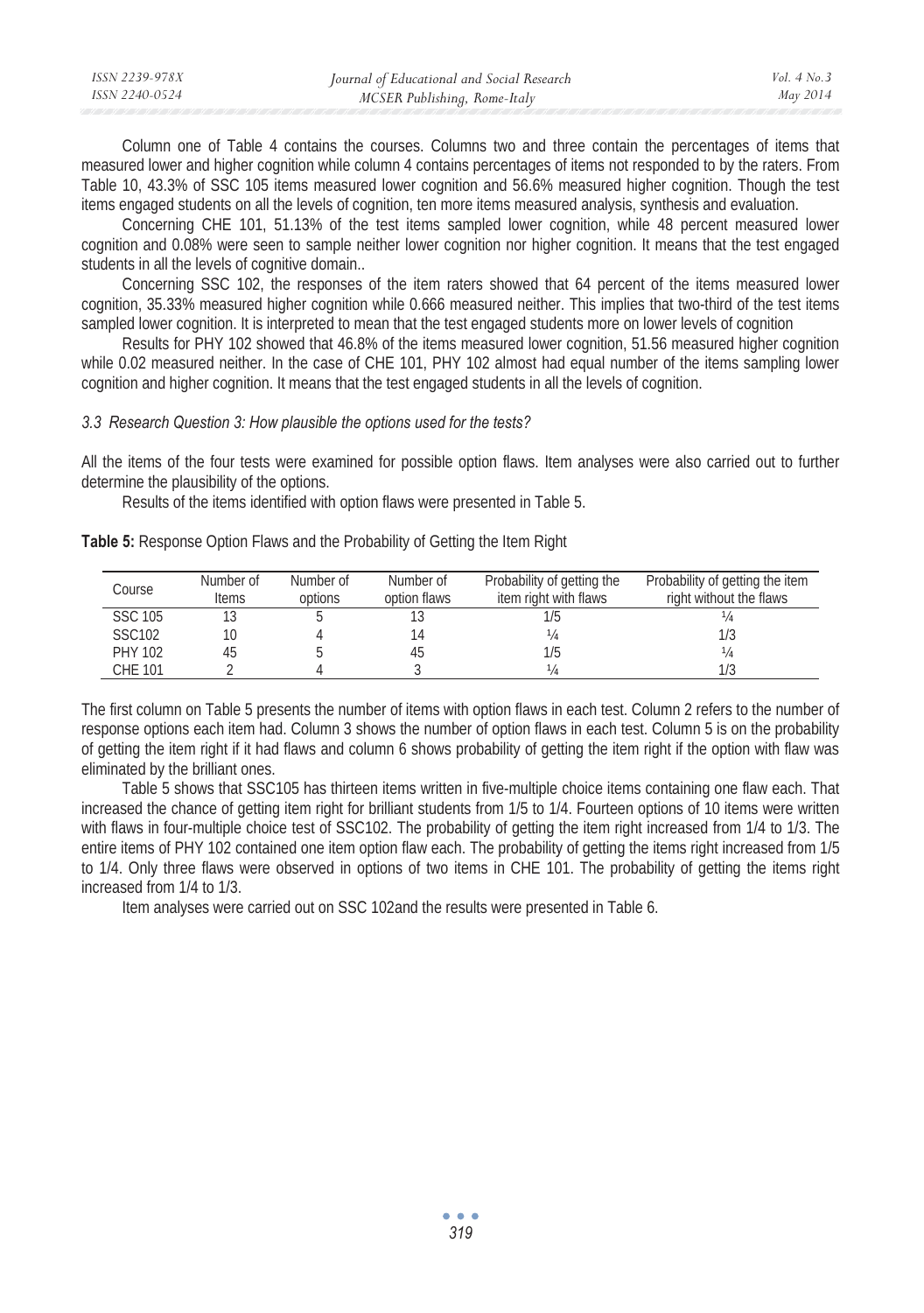| Item No | Response option | Key | Frequency of patronage (%) | Item Difficulty level | Item Discrimination Index |
|---------|-----------------|-----|----------------------------|-----------------------|---------------------------|
|         | Α               |     | 8 (16) 16.67               |                       |                           |
| 1       | $\sf B$         | Key | 8 (16) 16.67               | 0.22                  | 0.25                      |
|         | С               |     | 15 (31) 31.25              |                       |                           |
|         | D               |     | 17 (33) 35.42              |                       |                           |
|         | Α               |     | 8(16)                      |                       | 0.16                      |
| 2       | $\sf B$         | Key | 8(16)                      | 0.22                  |                           |
|         | C               |     | 16(32)                     |                       |                           |
|         | D               |     | 18 (36)                    |                       |                           |
|         | Α               | Key | 38 (80)                    |                       |                           |
| 3       | B               |     | $4(8)^{*}$                 | 0.75                  | 0.5                       |
|         | C               |     | $4(8)^{*}$                 |                       |                           |
|         | D               |     | $2(4)^{*}$                 |                       |                           |
|         | Α               |     | $3(6)^{*}$                 |                       |                           |
| 4       | B               |     | 11(22)                     | 0.38                  | 0.42                      |
|         | С               | Key | 19 (38)                    |                       |                           |
|         | D               |     | 17(33)                     |                       |                           |
| 5       | Α               |     | 17(35)                     |                       |                           |
|         | B               |     | 6(12)                      | 0.24                  | 0.17                      |
|         | С               |     | 15 (29)                    |                       |                           |
|         | D               | Key | 12 (24)                    |                       |                           |

**Table 6:** Analysis of Response Options of Selected Items in SSC 102.

Column 2 on Table 6 shows the percentages of the examinees that responded to each option. Columns 4 and 5 present the difficulty levels and the discrimination indices of the correct answer. Examinee responses are well distributed over the options in item 2. However, there is need to suggest flaw in option D chosen by 36 percent on an item answered correctly by 16 percent with a lower discrimination of 0.16. Options A to D of item 3 are plausible. The responses of low scorers equally distributed over the three distracters. The correct option produced a hefty discrimination of 0.50. Option A of item 4 is not popular at all. It was chosen by 5.5 percent of the students. However the discrimination of 0.42 makes the correct option a plausible one. There is a problem in option A of item 5. It was chosen by more people including the brilliant one. In SSC102 only four options flanked with asterisk are not plausible. The summary of item analysis carried out on CHE 101 were presented in Table 7

| Item No        | Response options | Key | Frequency of patronage (%) | Item Difficulty Level | Item Discrimination Index |
|----------------|------------------|-----|----------------------------|-----------------------|---------------------------|
|                | Α                | Key | 9(27)                      |                       |                           |
|                | B                |     | 15(45)                     | 0.27                  | 0.47                      |
|                | С                |     | 2(5)                       |                       |                           |
|                | D                |     | 7(23)                      |                       |                           |
| $\overline{2}$ | Α                | Key | 9(27)                      |                       |                           |
|                | B                |     | 10(32)                     | 0.27                  | 0.51                      |
|                | С                |     | 10(32)                     |                       |                           |
|                | D                |     | $3(9)^{*}$                 |                       |                           |
| 3              | А                | Key | 5(17)                      |                       |                           |
|                | B                |     | 13(42)                     | 0.17                  | 0.13                      |
|                | С                |     | 10(33)                     |                       |                           |
|                | D                |     | 5(17)                      |                       |                           |
| 4              | Α                |     | 15(45)                     |                       |                           |
|                | B                | Key | 13(41)                     |                       |                           |
|                | С                |     | $3(9)^{*}$                 | 0.41                  | 0.23                      |
|                | D                |     | $2(5)$ *                   |                       |                           |
| 5              | Α                |     | 5(15)                      |                       |                           |
|                | B                | Key | 14(45)                     |                       |                           |
|                | С                |     | 8(25)                      | 0.42                  | 0.07                      |
|                | D                |     | 5(15)                      |                       |                           |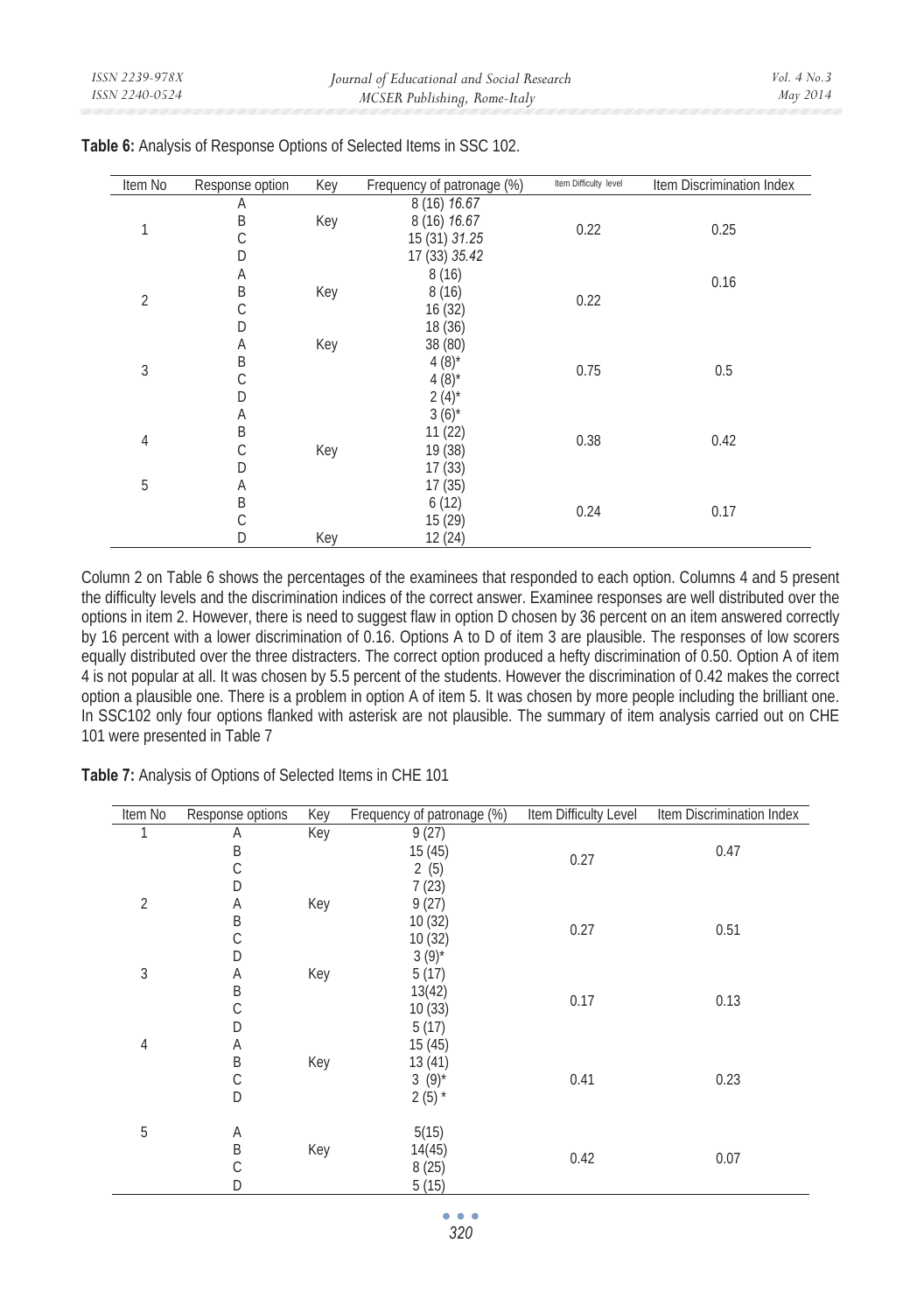| ISSN 2239-978X | Journal of Educational and Social Research | Vol. $4$ No. $3$ |
|----------------|--------------------------------------------|------------------|
| ISSN 2240-0524 | MCSER Publishing, Rome-Italy               | May 2014         |

Table 7, items and options were presented in the first column. Column 2 shows the correct option. Columns 3 to 5 show the responses to each item, the difficulty level and the discrimination index of the correct answer. For item 1, option B and C are not good. Option C is not popular even among the low scorers. The difficulty level indicates that the option attracts even the high scorers. The distribution of the responses over the options in item 3 is plausible. However option D is not popular given the level of response to it. The low discrimination of 0.13 of option A in item 3 is not good. Options B and C were very popular by the high level of patronage by testees.

There is a problem in option A of item 4. 45% of the examinees chose it however the level of discrimination shows that majority of the examinees that chose option A are low scorers. The responses on item 4 distributed properly over the distracters. 0.16 discrimination of the correct answer is not encouraging. In all only three options flanked with asterisk are not plausible.

| Item No        | Response options | Key | Frequency of patronage (%) | Item Difficulty Level | Item Discrimination Index |
|----------------|------------------|-----|----------------------------|-----------------------|---------------------------|
|                | Α                |     | $0(00)^{*}$                |                       |                           |
|                | B                | Key | 27(62)                     | 0.62                  | $\mathbf 0$               |
|                | С                |     | $3(8)^{*}$                 |                       |                           |
|                | D                |     | 14(31)                     |                       |                           |
| $\overline{2}$ | Α                |     | $1(2.2)^{*}$               |                       |                           |
|                | B                |     | 12 (29)                    | 0.35                  | 0.72                      |
|                | С                | Key | 31(72)                     |                       |                           |
|                | D                |     | 16(29)                     |                       |                           |
| 3              | Α                |     | 16(36)                     |                       |                           |
|                | B                |     | 16(36)                     | 0.29                  | 0.42                      |
|                | С                | Key | 12(29)                     |                       |                           |
|                | D                |     | $0(0)^*$                   |                       |                           |
| 4              | Α                | Key | $1(44)^{*}$                |                       |                           |
|                | B                |     | $0(0)^{*}$                 | 1                     | 1                         |
|                | С                |     | $0(0)^{*}$                 |                       |                           |
|                | D                |     | $0(0)^{*}$                 |                       |                           |
| 5              | Α                |     | $0(0)^{*}$                 |                       |                           |
|                | B                | Key | 19(43)                     | 0.43                  | 0.57                      |
|                | С                |     | 24(57)                     |                       |                           |
|                | D                |     | $0(0)^{*}$                 |                       |                           |

**Table 8:** Analysis of Options of Elected Items in SSC 105

In Table 8, options A and C of item1 were not popular. None of the examinees selected option A. Option C recorded a low response of 7.7 % of the examinees. Distracters B and D are plausible. Only option A suggests option flaw in item 2. Option D of item 3 is not popular at all because it was not responded to by any examinee. However, the distribution of the responses is plausible. Item 4 is to easy because all the examinees got the answer correctly. Options B, C and D are not plausible at all. Item 5 is a little better than item 4, however options A and D not responded to should be avoided. In SSC102, ten options flanked with asterisk are not plausible.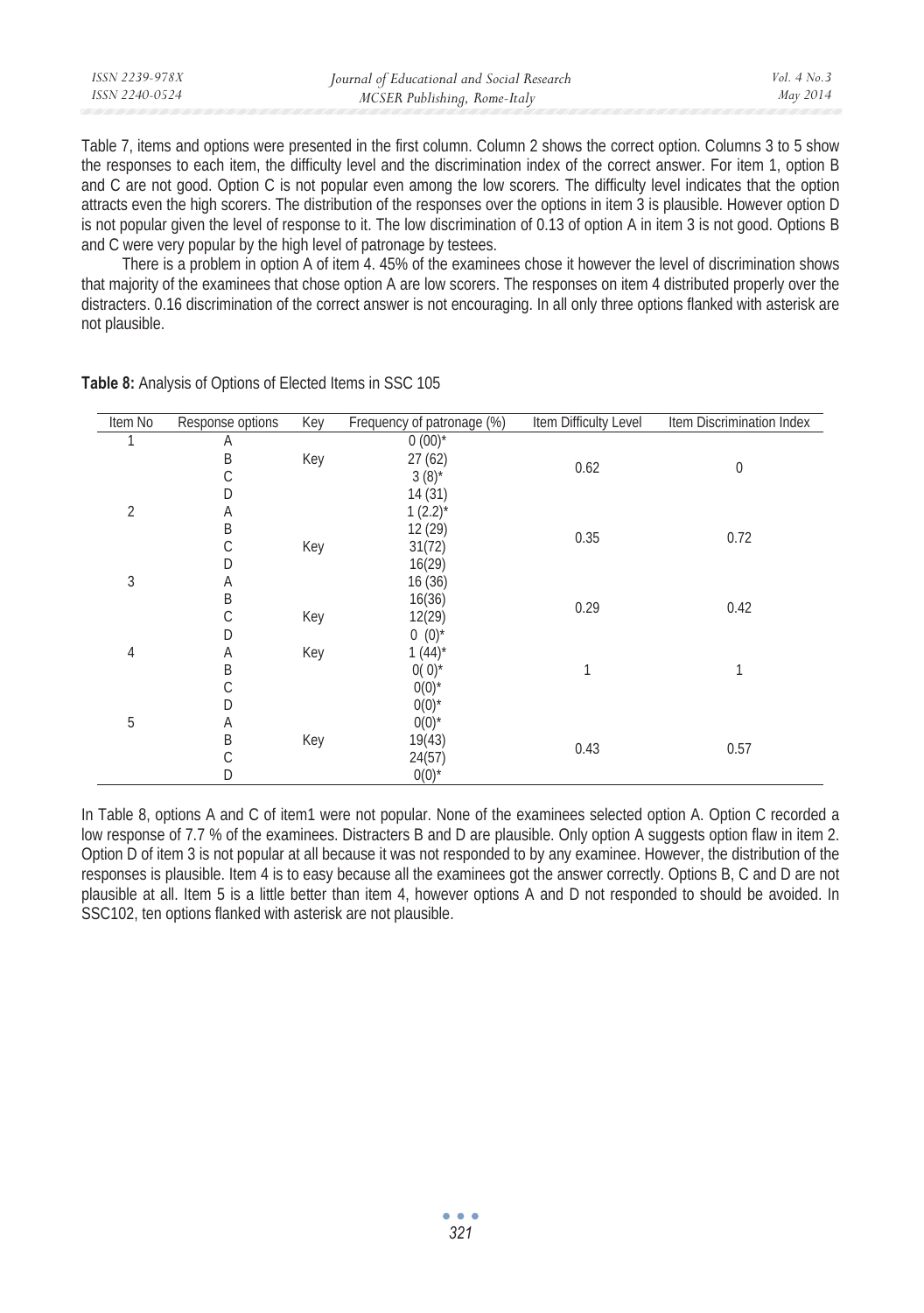| Item No        | Response options | Key | Frequency of patronage (%) | Item Difficulty Level | Item Discrimination Index |
|----------------|------------------|-----|----------------------------|-----------------------|---------------------------|
|                | Α                | Key | 20(72)                     |                       |                           |
|                | B                |     | 1(3)                       |                       |                           |
|                | С                |     | 2(7)                       | 0.28                  | 0.40                      |
|                | D                |     | 3(9)                       |                       |                           |
|                | Ε                |     | 3(9)                       |                       |                           |
| $\overline{2}$ | Α                | Key | 20(72)                     |                       |                           |
|                | B                |     | 1(3)                       |                       | 0.04                      |
|                | С                |     | 2(7)                       | 0.28                  |                           |
|                | D                |     | 3(9)                       |                       |                           |
|                | Ε                |     | 4(12)                      |                       |                           |
| 3              | Α                |     | $1(3)^{*}$                 |                       |                           |
|                | B                |     | $0(0)^{*}$                 | 0.02                  | 0.00                      |
|                |                  |     | $1(3)^{*}$                 |                       |                           |
|                | D                | Key | 28 (94)                    |                       |                           |
|                | E                |     | $0(0)^{*}$                 |                       |                           |
| 4              | Α                |     | $1(3)^{*}$                 |                       |                           |
|                | B                |     | 415                        |                       |                           |
|                | С                |     | 2(5)                       | 0.30                  | 0.09                      |
|                | D                | Key | 21(70)                     |                       |                           |
|                | E                |     | 3(8)                       |                       |                           |

**Table 9:** Analysis of Options of Selected Items in PHY 102

In item 1 of Table 9, 72% responded to the correct option. The responses of other 27 percent were well distributed over the distracters B to D. The discrimination of the correct option is also good. The discrimination index of item 2 indicates that those who did poor in the test got the item correct. However the response distribution on other options is good. Options A, B C and E of item 3 are not plausible. Options B and E were not chosen by any examinee. Only 1% of the examinees chose options A and C. Given the level of discrimination of the correct option, equal number of high and low scorers selected the option. There is problem with options A, C and E. They attracted few examinees. In PHY 102, 5 options flanked with asterisks were not plausible.

# **4. Discussion**

This present work focuses on content validity and levels of cognition of the objective test in Obafemi Awolowo University. Within the large framework of content validity, the researchers aimed to investigate if the objective tests used in this school actually measured the content and the levels of cognition.

First of all, the mean percentages of the relevance of the items to the contents range from 71 to 96 percent. As was expected, SSC 105 which is mathematics had the highest mean percentage, thereby confirming the previous studies that achievement of high content validity is easy with mathematics. Singamaneni (2011) in his study on exploring content validity, item level analysis and predictive validity for two algebra progress monitoring measured observed that high content validity can be achieved in mathematics than can be achieved in personality trait.

With regards to the sampling of the content by the test items, the present study revealed high content sampling indicated by the values of the mean percentages of the four courses. These results confirm previous findings of research on investigation of content validity for courses involving calculation (Coaley, 2010). With the use of CVR, item with positive value measures the content (University of Pretoria, 2001 and Coaley, 2010). The values of ACVRs of the four tests indicate that the test items of the four courses measured the content. The high content validity coefficients from this study do not support the view of many that teachers/lecturers outside the field of education just set objective questions without taking cognizance of the content Mehret (2008).

Also worthy of note is the level of cognitive behaviour measured by the items. Bloom (1956) classified cognitive domain into six levels. However, Nwana (2007), classified them into two levels-lower and higher levels- and maintained the fact that objective test format can be used to measure higher other mental processes.

This study has revealed that the tests measured lower and higher cognition but at different rates. This finding confirms the previous studies that objective tests can also measure high cognitive level if properly constructed (Bark, 2011). Further, the results from SSC105 and PHY 102 in which higher cognition was emphasized ran contrary to the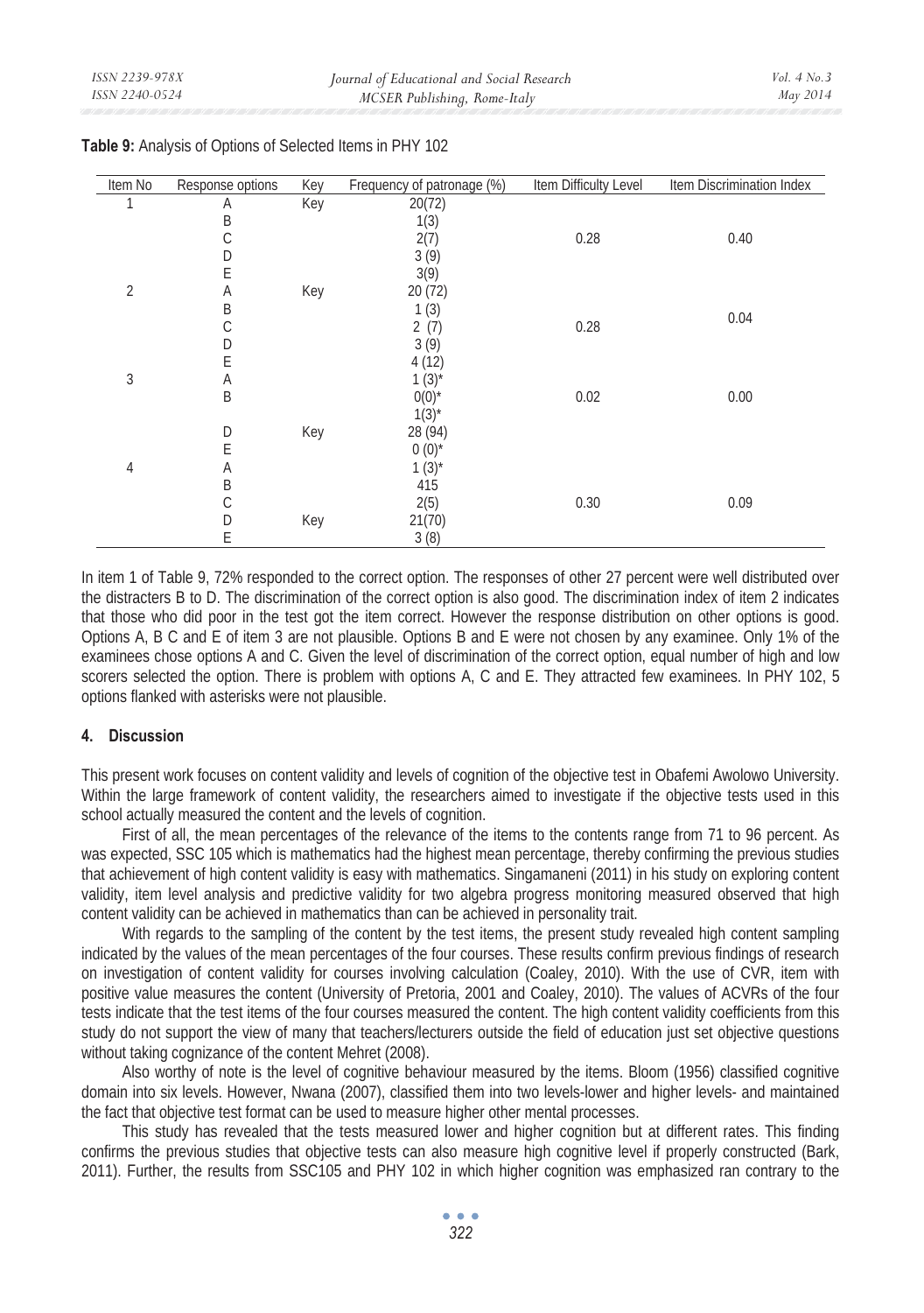| ISSN 2239-978X | Journal of Educational and Social Research | Vol. $4$ No. $3$ |
|----------------|--------------------------------------------|------------------|
| ISSN 2240-0524 | MCSER Publishing, Rome-Italy               | May 2014         |
|                |                                            |                  |

view of Kohn (2000) and Jacobs (2004) who believed that objective tests correlated with shallow knowledge and could only measure isolated knowledge of facts and assess learning in that respect. However, SSC 102 which had more of its items sampling lower cognition supports their view.

Findings emanating from this study also reveal that virtually all option Es in PHY are not plausible (NBME, 2010; Arisona State University, 2002 and Oladuuni, 1995). This pattern of answer increased the probability of getting the items right for the test wise examinees. The researcher discovered that six items in SSC102 were three-option multiple choice items and one of the options was written as either undecided or as uncertain and thus increased the chance of getting such item right from 1/3 to 1/2. In SSC 105 It was observed that option "none of the above" was used for items with five options. Where the options were four "none of the above" was not used. The researcher was of the view that the test developer just added such options there for the impression that the test was five-option multiple-choice test. It was observed that in all the items where the option was used in the test it was made a correct answer of only one item. The researcher further observed that "none of the above" used as the fifth option for all the items of PHY 102 was not made a correct answer of any of the item.

Findings of this study show that six options out of 20 options were not responded to by any examinee in SSC105. Ten options in SSSC102, Two options in CHE 101, four options in SSC 102 and five options in PHY 102 are not plausible. The options were not functioning with respect of the construct been measured (Kevin and Charles, 2005). The options did not contribute to the discrimination and difficulty of the items. Kevin and Charles (2005) advised that they should be removed or restructured for subsequent examination

# **5. Conclusion**

The study concluded by declaring that the four courses considered had high content validity. The items sampled most of the content areas of each of the courses. The study also concluded that the items of CHE 101 and PHY 102 were appropriately spread across the six levels of cognitive domain. Questions measuring lower levels of cognitive domain were pronounced in SSC 102 while questions measuring higher levels of cognitive behaviour were more pronounced in SSC 105. This shows that though SSC 102 had high content validity, its items might not have measured all the dimensions of cognitive behaviour that should lead to reliable judgments about the students.

#### **6. Recommendations**

Item writers of tests in the universities (or similar institutions) should develop their tests in accordance to the topics listed in the course contents. They should also increase the number of the items per course to between 70 and 100. This will increase the test reliability and make it to actually mirror the objectives of the content. They should also increase the number of items designed to measure high cognitive behaviour so that students certified to have passed the courses could demonstrate high level of proficiency.

Irrelevant options such as "none of the above" and "all of the above" that benefit only the testwise examinees should be avoided. It is important that all test item writers carry out item analysis in order to determine the psychometric property of each item and thus have genuine assurance of the appropriateness of the items used in testing undergraduate students.

#### **References**

- Adepoju, T. L. and Oluchukwu, E. E. (2011). A Study of Secondary School Students' Academic Performance at the Senior School Certificate Examinations and Implications for Educational Planning and Policy in Nigeria. African Research Review, 5(6). Available: http://www.ajol.info/index.php/afrrev/article/view/72369
- Alli, U. (2013). Tackling the challenges in Nigeria's public examinations. [Online] *Sunday Trust,* 23rd June, 2013. Available: http://sundaytrust.com.ng/index.php/comment-debate/13415-tackling-the-challenges-in-nigeria-s-public-examinations (17/02/2014)

Arizona State University and the Arizona Board of Regents (2002). *Forced–Choice Testing Formats.* Arizona State University.

Bark A. R. (2011). *A Consumer's Guide to Multiple-Choice Item Formats that Measure Complex Cognitive Outcomes*. School of Nursing, Johns Hopkins University.

Bloom, B. S. (ed.) (1956). *Taxonomy of Educational Objectives*. Vols. 1 and 2. New York: David McKay.

Crowl, T. K.; Kaminsky, S. and Podell, D. M. (1997). *Educational Psychology: Windows on Teaching*. London: Brown & Benchmark.

Faleye, B. A. & E. R. I. Afolabi (2007). *Continuous Assessment Practices in Osun State (Nigeria) Secondary Schools: From Policy to Practice*. International Journal of Learning, (Australia), 12 (12), 11-16. Available at: http://www.Learning-Journal.com